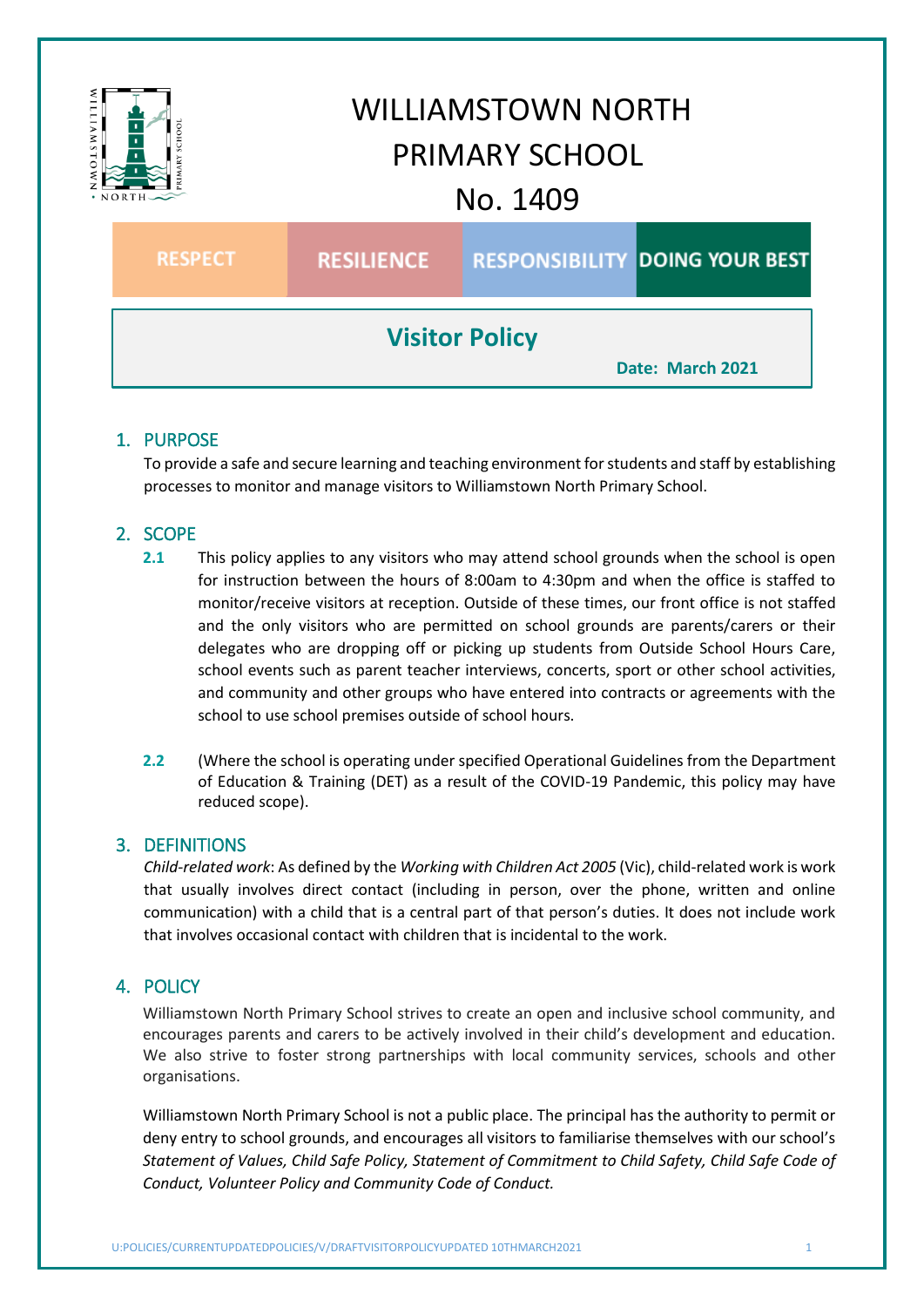From time to time, different members of the public may visit our school. Visitors may include, but are not limited to:

- Parents
- Volunteers see our school's Volunteers Policy for more information
- **Prospective parents, students and employees**
- **Pre-service teachers**
- **Invited speakers, sessional instructors and others addressing learning and development**
- Public officials (e.g. Members of Parliament, local councillors)
- Persons conducting business e.g.: uniform suppliers, booksellers, official school photographers, commercial salespeople
- **Tradespeople**
- **EXEDENT** Local community groups that hire the school's facilities
- Children's services agencies
- **Department of Health and Human Services workers**
- **ULA Victoria Police**
- Persons authorised to enter school premises (eg Worksafe inspectors, health officers etc)
- Other Department of Education and Training staff (including allied health staff) or contractors
- NDIS therapists or other allied health or health practitioners

### 4.1 Sign in procedure

All visitors to Williamstown North Primary School are required to report to the school office on arrival (see exceptions below in relation to parents/carers). Visitors must:

- Record their name, date and time of visit and purpose of visit using the Compass kiosk.
- Provide proof of identification to office staff upon request
- **Produce their valid Working with Children Check where required by this policy (see below)**
- Wear a visitor's [lanyard/name tag] at all times
- Follow instruction from school staff and abide by all relevant policies relating to appropriate conduct on school grounds including Child Safety Code of Conduct, Sexual Harassment Policy, Workplace Bullying Policy, Respect for School Staff, Statement of Values and Community Code of Conduct.
- Return to the office upon departure, sign out and return visitor's [lanyard/name tag]

Williamstown North Primary School will ensure that our school's Child Safety Code of Conduct/Child Safety Statement of Commitment are available and visible to visitors when they sign in.

#### **4.2 Requirements for visitors to produce a valid Working with Children Check card**

For Working with Children Check (WWC Check) and other suitability check requirements relating to parents/carers and other volunteers working with students please refer to the school's Volunteer Policy.

All visitors who are engaged in **child-related work** (definition above) must have a valid WWC Check.

In some circumstances, visitors to Williamstown North Primary School who are **not** engaged in child-related work will also be required to produce a valid WWC Check depending on the particular circumstances of their visit. For example, Williamstown North Primary School will require a valid WWC Check for:

- **visitors who will be working regularly with children** during the time they are visiting, even though direct contact with children is not a central part of their normal duties,
- **visitors (e.g. contractors)**, who will regularly be performing work at the school and in circumstances where they will be performing their work in an area where they will be unsupervised and around children.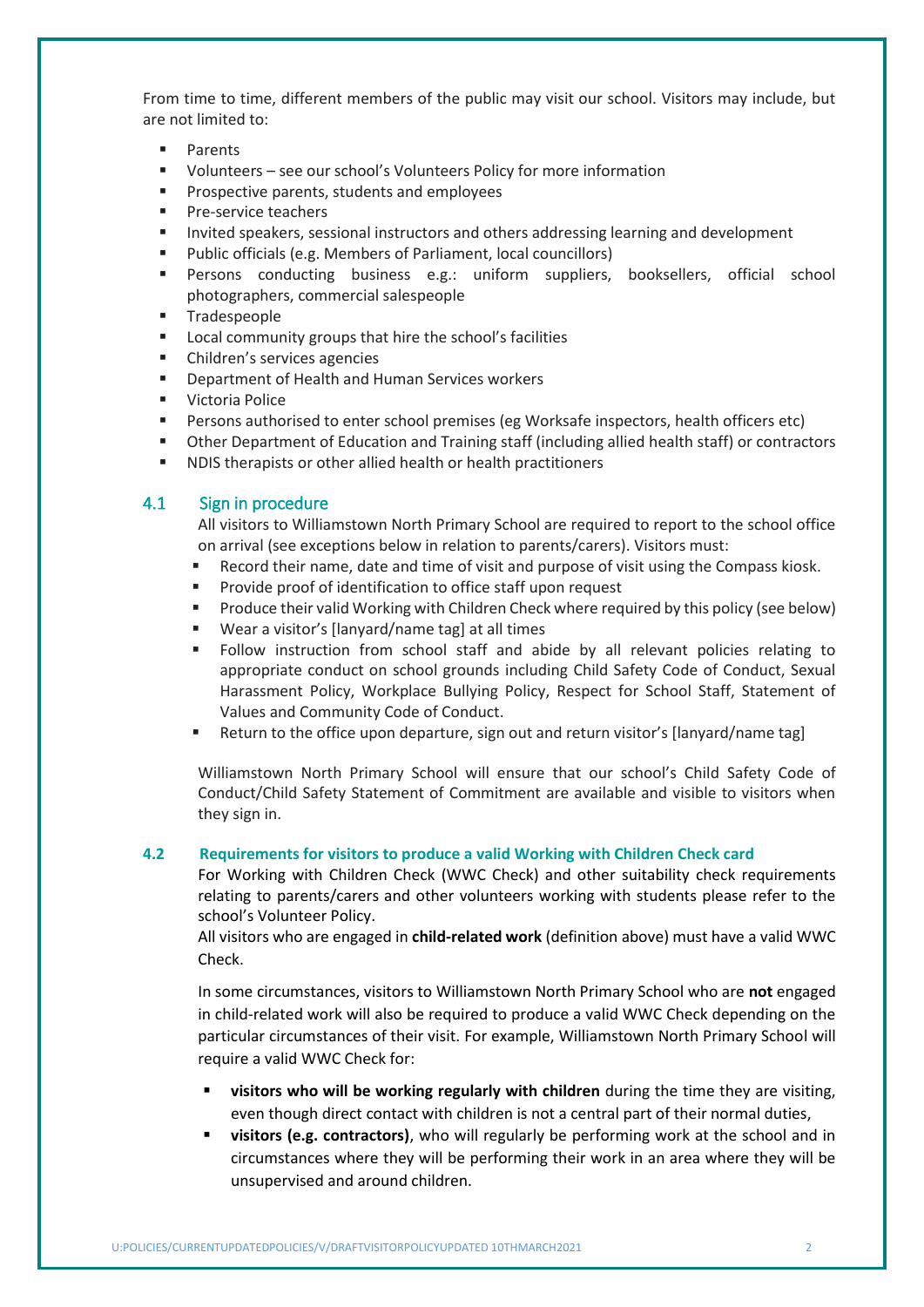Further background checks, including references, may also be requested at the discretion of the principal.

Visitors who will be working in areas away from students (e.g. a visiting auditor who will be located in the front office with administration staff) or who will be supervised and accompanied by a staff member during their visit (e.g. a Member of Parliament, a journalist, a prospective parent on a school tour) will not be required to have a WWC Check.

Sworn Victoria Police officers or sworn Australian Federal Police officers are exempt from requiring a WWC Check, but may be asked to verify that they are sworn officers by providing proof of identification.

In the instance where emergency personnel are on the school site, such as Police, Ambulance and/or Fire Services, the school recognises that the normal sign in procedures may not be practical.

### 4.3 Invited speakers and presenters

On occasion, Williamstown North Primary School may invite external speakers or providers to deliver incursions, presentations, workshops and special programs for our students. Consistent with Department of Education and Training requirements, Williamstown North Primary School will:

- ensure that the content of presentations and programs by external providers contributes to the educational development of our students and is consistent with curriculum objectives
- ensure that any proposed visit, programs or content delivered by visitors complies with the requirement that education in Victorian government schools is secular and is consistent with the values of public education, Department policies and the *Education and Training Reform Act 2006* (Vic). In particular, programs delivered by visitors are to be delivered in a manner that supports and promotes the principles and practice of Australian democracy including a commitment to:
	- o elected government
	- o the rule of law
	- o equal rights for all before the law
	- o freedom of religion, speech and association
	- o the values of openness and tolerance
	- respect the range of views held by students and their families.

### 4.4 Parent visitors

We understand that there may occasionally be a reason why a parent or carer may want to speak to or see their child at school, during school hours.

If there is a particular pressing or unavoidable issue that cannot wait until the end of the school day, we ask that parents or carers call the school office to make the request to speak to or see their child during school hours.

We also ask that parents avoid arranging to visit their children at school wherever possible, as this can cause inappropriate disruptions to the school day which can be very unsettling for some students.

All parents or carers who visit our school during school hours, other than for the purposes of school pick-ups and drop offs or for specific school events (e.g. parent teacher interviews, concerts, assemblies etc), are required to sign in as a visitor at the school office.